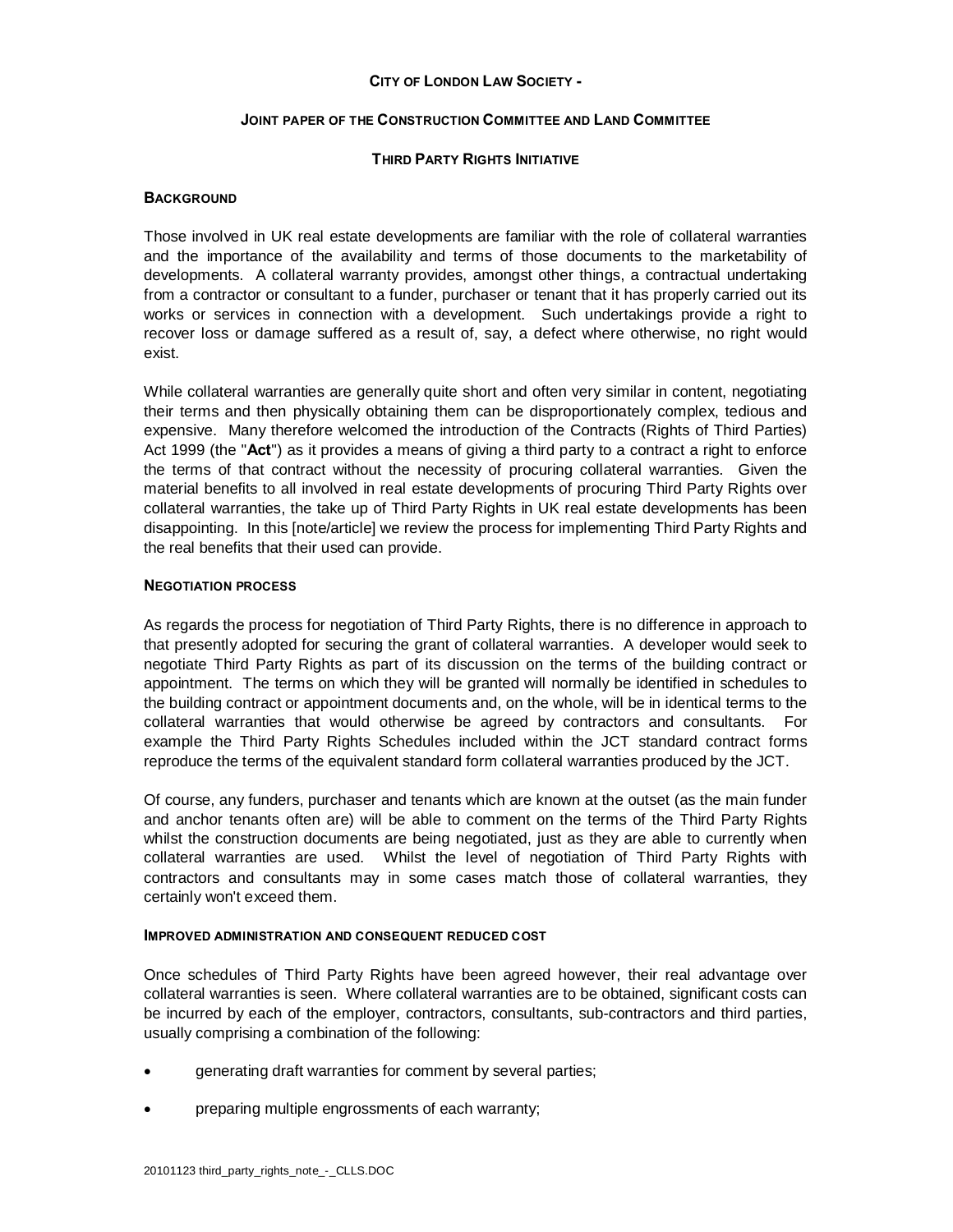- · postal and legal costs associated with circulating warranties amongst several parties for signing, which can be even greater where signatories are located abroad;
- legal and management costs arising from chasing the execution of the engrossed warranties;
- · legal costs of drafting and reviewing powers of attorney for signatories and checking that signatories have necessary authority to sign;
- · re-engrossments and/or amendments requiring approval where signature blocks require amendment; and
- as noted above, attempts by some parties to amend warranties when they are circulated for signing (which requires approvals and consents to be sought from other parties).

Where multi-let developments are concerned, these costs can be replicated many times.

In contrast, Third Party Rights take effect by the employer simply serving a notice on the contractor or consultant identifying the third party entitled to the rights by name. Hence the employer has complete control over the grant of the rights and the contractor and the consultants know who they are liable to. The funder, purchaser or tenant can be provided with a certified copy of the notice and the relevant contract.

Many are familiar with the attritional process faced by those trying to sell or let a completed development in attempting to get collateral warranties in favour of actual purchasers and tenants. It can be difficult to get a contractor or consultant to focus on executing these documents in a timely manner after the work has completed and all fees have been paid. It is particularly acute where there is an ongoing dispute with a member of the construction team who is required to give a collateral warranty. There have been attempts in the past to get around the problem for example requiring contractors or consultants to agree to powers of attorney or arranging for warranties to be executed with beneficiaries names left blank. However such solutions can potentially give rise to their own problems and as such they have not found wide favour in the market as a whole.

The cost and time savings that can be made because of the ease of administering third party rights have already been recognised by many major developers building multi-let, flagship schemes in the UK's urban centres. Many of the landmark tower schemes in London have adopted Third Party Rights in place of collateral warranties. Contractors and consultants have received comfort on such schemes by the potential number of Third Party Rights on multi-let buildings being capped, either by an overall number, a maximum number of Third Party Rights per floor or by Rights only being available to tenants taking a lease above a certain area set out in the construction contract.

### **PERCEIVED DRAWBACKS ON USE OF THIRD PARTY RIGHTS**

The only technical difficulty with Third Party Rights that is occasionally identified relates to the fact that the Act speaks of third parties obtaining the benefit of **rights** under contracts to which they are not a party, but not imposing **obligations**. This has led some funders (and forwardpurchasers) to argue that step-in rights included in Third Party Rights, which impose on funders an obligation to pay and perform, will not be triggered by the employer serving a notice, thus rendering one of a funder's key protections ineffective. We believe these concerns are misplaced. As long as the relevant step in rights are expressed to be conditional on the payment of outstanding sums then it is when the funder issues its step in notice that it assumes the obligation to pay, not when the Third Party Rights are granted. In any event, this should not be seen as a reason for rejecting Third Party Rights wholesale. Rather, where this issue remains a